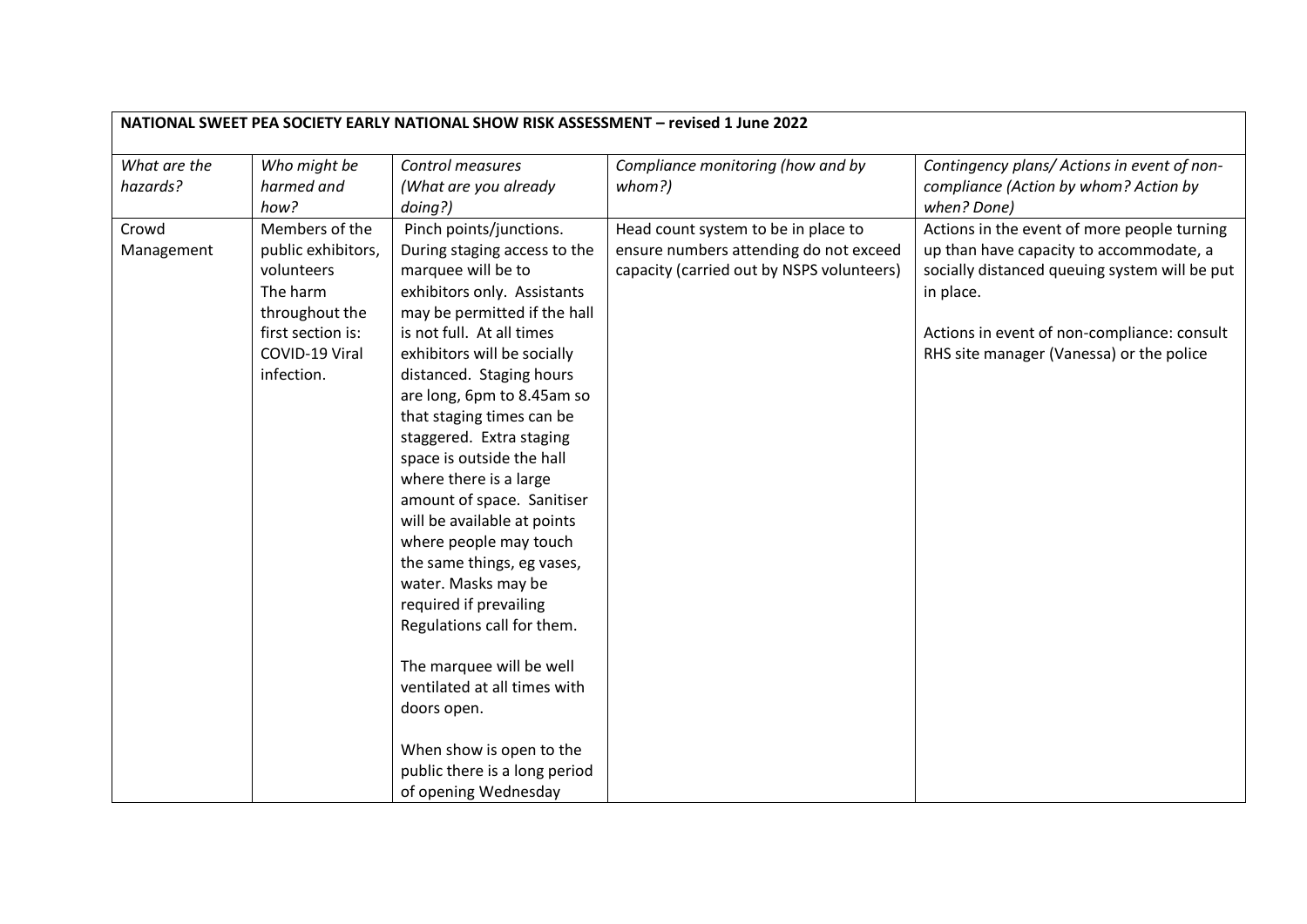|                          | $10.30 - 5$ pm; Thursday      |                                        |                                               |
|--------------------------|-------------------------------|----------------------------------------|-----------------------------------------------|
|                          | $10.30 - 3.00$ pm to enable   |                                        |                                               |
|                          |                               |                                        |                                               |
|                          | staggered visiting/leaving    |                                        |                                               |
|                          | times. If large numbers       |                                        |                                               |
|                          | attend there will be          |                                        |                                               |
|                          | restrictions on the numbers   |                                        |                                               |
|                          | allowed in the hall at any    |                                        |                                               |
|                          | time.                         |                                        |                                               |
|                          |                               |                                        |                                               |
|                          | Temporary barriers to stop    |                                        |                                               |
|                          | surges in the crowd and       |                                        |                                               |
|                          | restrict free movement will   |                                        |                                               |
|                          | be put in place if necessary. |                                        |                                               |
| <b>Social Distancing</b> | Enable all present to adhere  |                                        |                                               |
|                          | to social distancing          |                                        |                                               |
|                          | reinforced with posters.      |                                        |                                               |
|                          | Stagger access and egress in  |                                        |                                               |
|                          | to and out of the venue.      |                                        |                                               |
|                          |                               |                                        |                                               |
|                          |                               |                                        |                                               |
|                          | Groups of people not to       |                                        |                                               |
|                          | exceed 6. Social distancing   |                                        |                                               |
|                          | to be maintained within any   |                                        |                                               |
|                          | queue. Social distancing to   |                                        |                                               |
|                          | be maintained around          |                                        |                                               |
|                          | parked vehicles behind the    |                                        |                                               |
|                          | marquee for exhibitors        |                                        |                                               |
|                          | parking. Public parking is in |                                        |                                               |
|                          | Wisley car parks covered by   |                                        |                                               |
|                          | RHS' own risk assessment.     |                                        |                                               |
| Transport                | Dedicated parking for         | The Show has been advertised to NSPS   | Actions if car parks become full. To be dealt |
| to/from site             | exhibitors in the RHS car     | and RHS members. Other advertising     | with by usual RHS procedures.                 |
| Vehicles                 | park. Public visiting is      | including on site posters and leaflets |                                               |
|                          | assumed to be part of RHS     | normally produced have not been.       |                                               |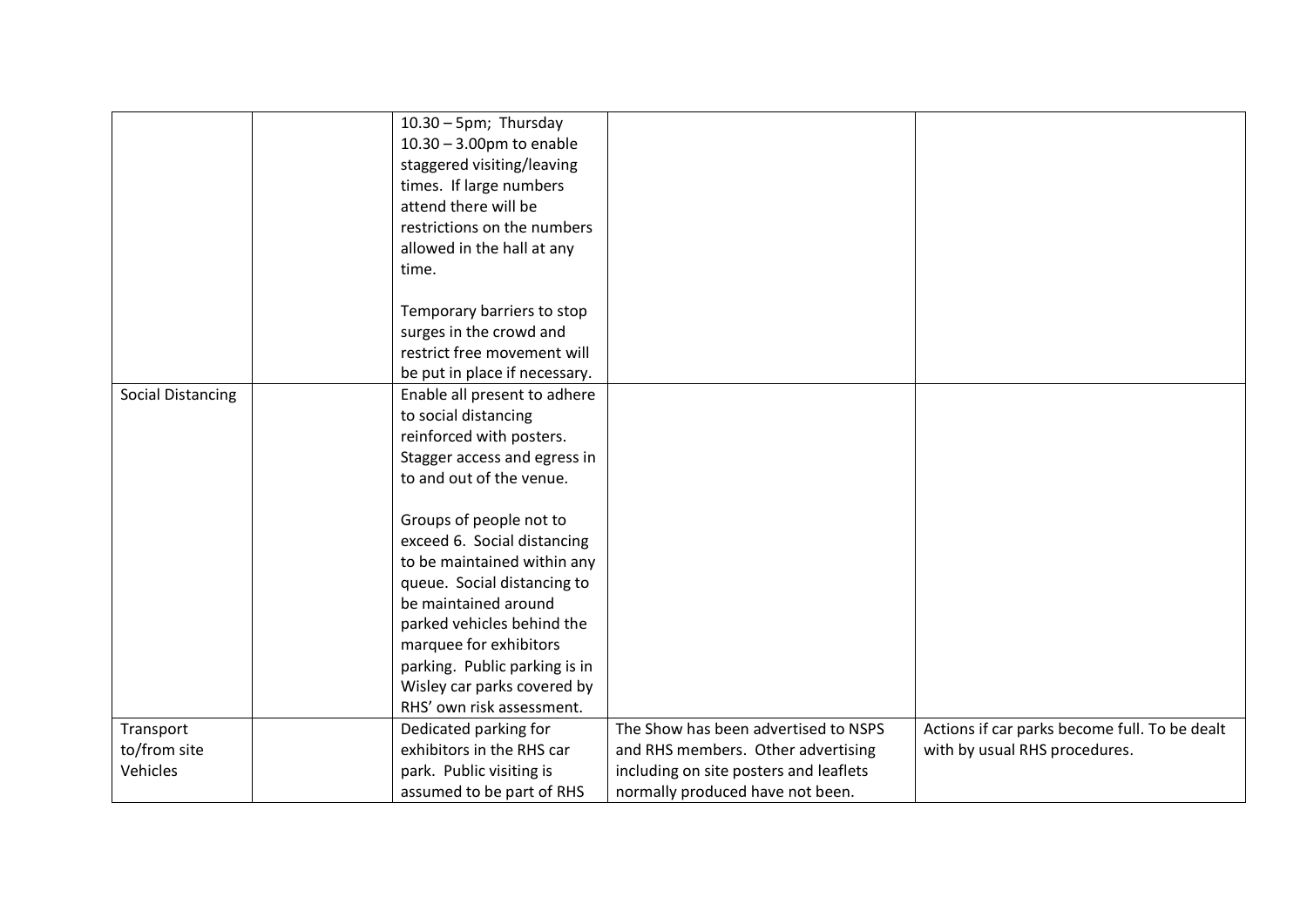|                                       | normal visitors. RHS has     |  |
|---------------------------------------|------------------------------|--|
|                                       | large parking capacity and   |  |
|                                       | overflow parking provision.  |  |
|                                       | Stewards and event           |  |
| Welfare, hygiene                      |                              |  |
| and toilets                           | organisers to have access to |  |
|                                       | hand washing facilities or   |  |
|                                       | hand sanitiser/wipes to      |  |
|                                       | allow for continual hand     |  |
|                                       | hygiene throughout the       |  |
|                                       | Show                         |  |
|                                       |                              |  |
|                                       | Public should not be         |  |
|                                       | touching anything in the     |  |
|                                       | marquee except possibly at   |  |
|                                       | the retail points where      |  |
|                                       | sanitiser will be available. |  |
|                                       |                              |  |
|                                       | Toilet provision is RHS      |  |
|                                       | toilets under their control  |  |
|                                       | and risk assessments,        |  |
|                                       | regularly cleaned.           |  |
|                                       |                              |  |
| Provision of PPE                      | There is no requirement for  |  |
|                                       | this at the time of writing. |  |
|                                       |                              |  |
| Wearing of face                       |                              |  |
| coverings<br>Accidents,               | Fire evacuation sites are    |  |
|                                       |                              |  |
| security, fire and<br>other incidents | marked and are outside.      |  |
|                                       | Social distancing should be  |  |
|                                       | possible on evacuation and   |  |
|                                       | would be reinstated once     |  |
|                                       | clear of the location if     |  |
|                                       | necessary. Non-emergency     |  |